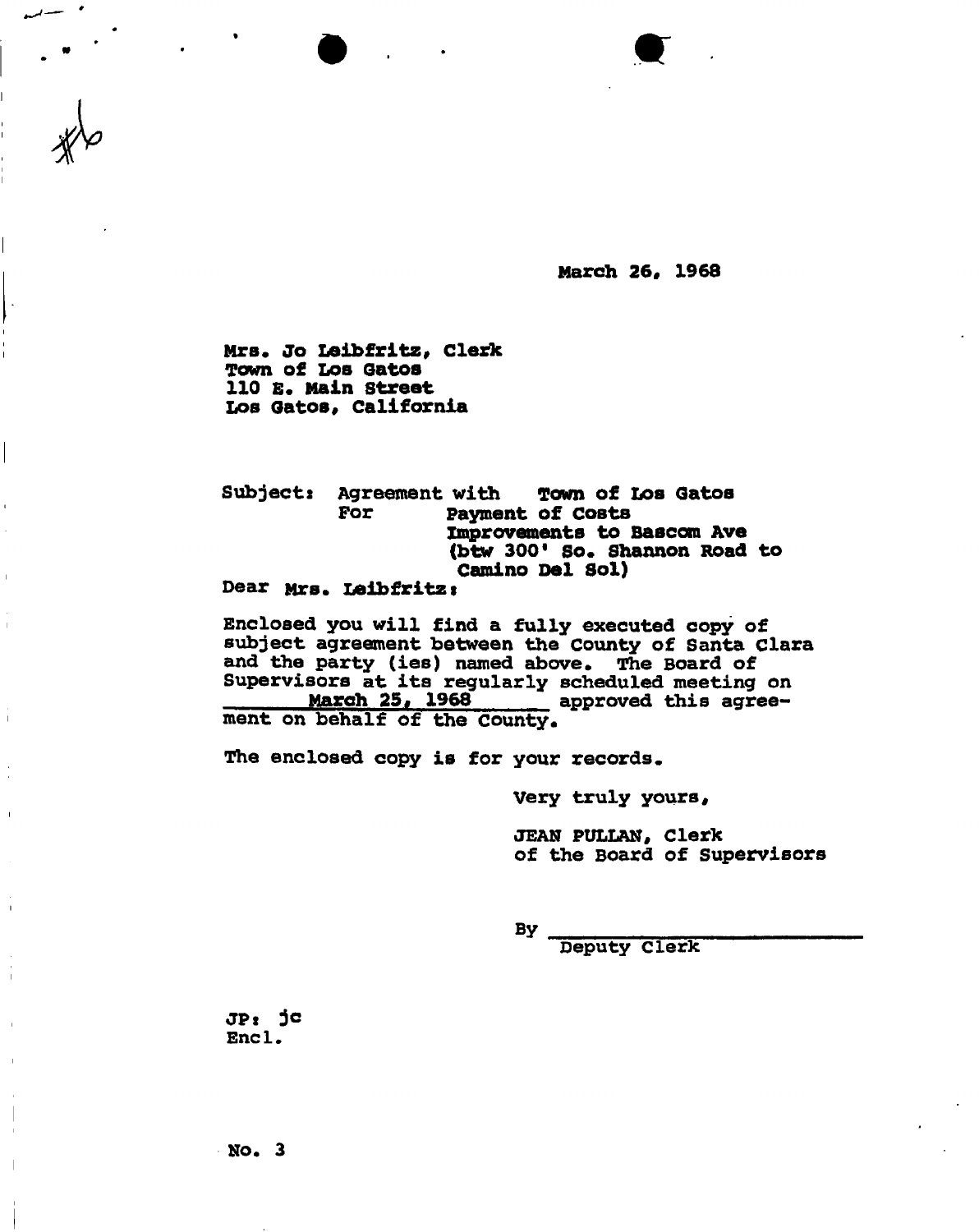| WHITE - Controller                                            | ۰<br>No |  |
|---------------------------------------------------------------|---------|--|
| <b>CANARY - County Executive</b><br>PINK — Central Service or |         |  |
| GOLD. ROD-County Engineer<br>— File<br><b>GREEN</b>           | JOB NO. |  |

ţ

| ٠ | $N_0$ |
|---|-------|
|   |       |
|   |       |

## **BOARD OF SUPERVISORS SANTA CLARA COUNTY**

**#6** 

**Date . March 26, 1968** 

The following countract was awarded or change order was approved by the **Board of Supervisors at a meeting held:** 

| <u> March 25, partners and 1968</u> |                                        |  |  |
|-------------------------------------|----------------------------------------|--|--|
|                                     |                                        |  |  |
|                                     | Payments of costs -- Town of Los Gatos |  |  |
|                                     |                                        |  |  |
|                                     |                                        |  |  |
|                                     |                                        |  |  |
|                                     |                                        |  |  |

Jean Pullan **Clerk of the Board**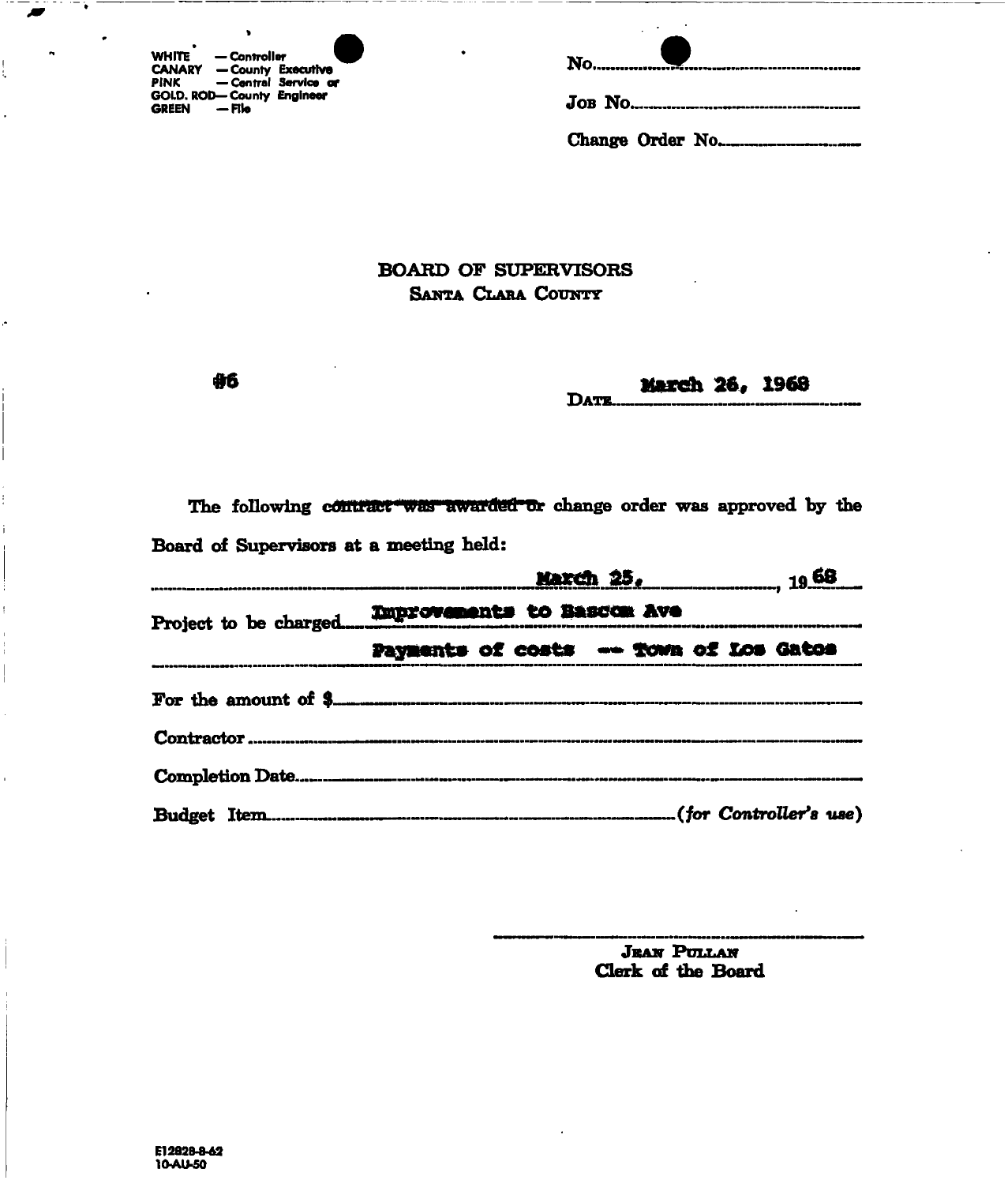AGREEMENT BETWEEN THE COUNTY OF SANTA CLARA AND THE TOWN OF LOS GATOS FOR PAYMENT OF COSTS OF IMPROVEMENTS TO BASCOM AVENUE BETWEEN 300 FEET SOUTHERLY OF SHANNON ROAD TO CAMINO DEL SOL

This is an agreement between the County of Santa Clara ("County") and the Town of Los Gatos ("Town").

WHEREAS, County plans to improve South Bascom Avenue between 300 feet southerly of Shannon Road to Camino Del Sol; and Town plans to landscape South Bascom Avenue in the future; and

WHEREAS, Town requests that additional work be done to provide for future landscaping; and

WHEREAS, County is willing to incorporate the additional work in its construction plans to accomodate this request:

NOW, THEREFORE, County and Town agree as follows:

1. County will incorporate the additional work requested in the construction plans of Bascom Avenue.

2. Town shall pay to County the cost for construction of the additional work requested.

3. Total cost to Town shall be the sum derived by multiplying the pay quantities times the bid prices for the various items as shown on Exhibit "A" attached hereto. Town shall pay the sum to County 30 days after the award of a contract for the construction of the project.

4. If County does not award a contract for the construction of the project on or before July 1, 1968, this agreement shall terminate ipso facto upon that date and shall be of no further force or effect.

IN WITNESS WHEREOF, County and City have caused the execution of IN WITH WITH A WITHOUT AND COUNTY AND COUNTY AND COUNTY AND COUNTY AND COUNTY AND COUNTY AND COUNTY AND COUNTY OF THE EXECUTION OF THE EXECUTION OF THE EXECUTION OF THE EXECUTION OF THE EXECUTION OF THE EXECUTION OF THE EX this agreement as of **MAR 25 1968** 

COUNTY OF SANTA CLARA By

Chairman, Board *of*• Supervisors.

ATTEST: JEAN PULLAN, Clerk of the Board of Supervisors

APPROVED AS TO FORM:

Deputy County Counsel s/ Norman E. Mattioni

Dated; Feb. 9, 1968 cci Finance

TOWN OF LOS CATOS, a Municipal Corporation Ma√o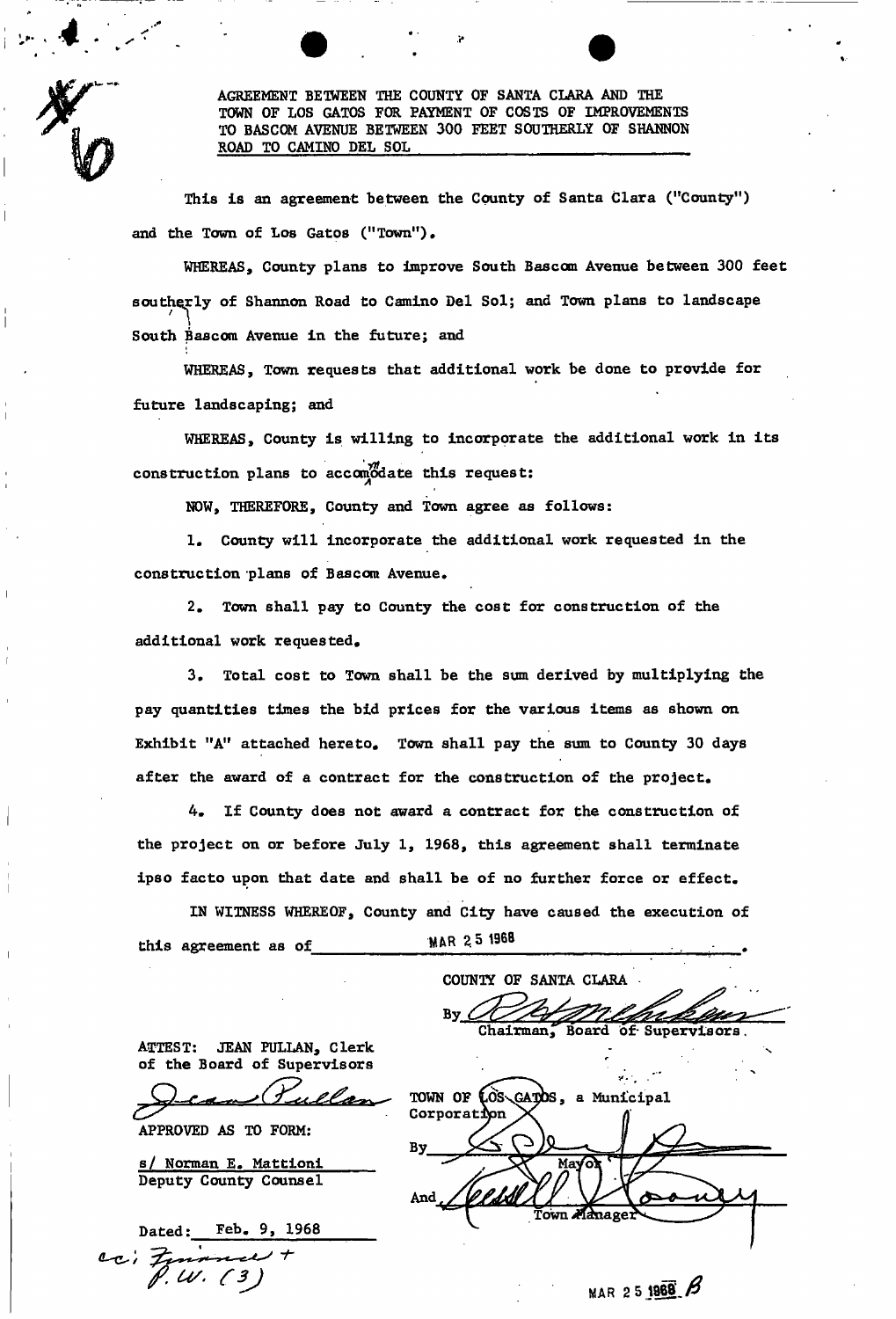## **"EXHIBIT A"**

 $\mathbf{z}$ 

 $\label{eq:2} \mathcal{L}_{\mathbf{z}} = \mathcal{L}_{\mathbf{z}} \mathcal{L}_{\mathbf{z}}$ 

**Contract items involved in the construction of the additional work requested by Town to provide for future landscaping of Bascom Avenue.** 

| Item Description                      | Quantity |
|---------------------------------------|----------|
| Concrete Pavement Removal             | 430 C.Y. |
| Class 2 Aggregate Base                | 300 Tons |
| Trench Excavation                     | 180 C.Y. |
| County Standard Manhole               | 1 Each   |
| $6"$ CMP                              | 75 L.F.  |
| $6"$ PMP                              | 970 L.F. |
| Filter Material                       | 120 Tons |
| Electrical Conduit $(1\frac{1}{2}$ ") | 960 L.F. |

**After the pay quantities above have been multiplied by the applicable bid prices, Town shall pay County the total cost of the items shown.**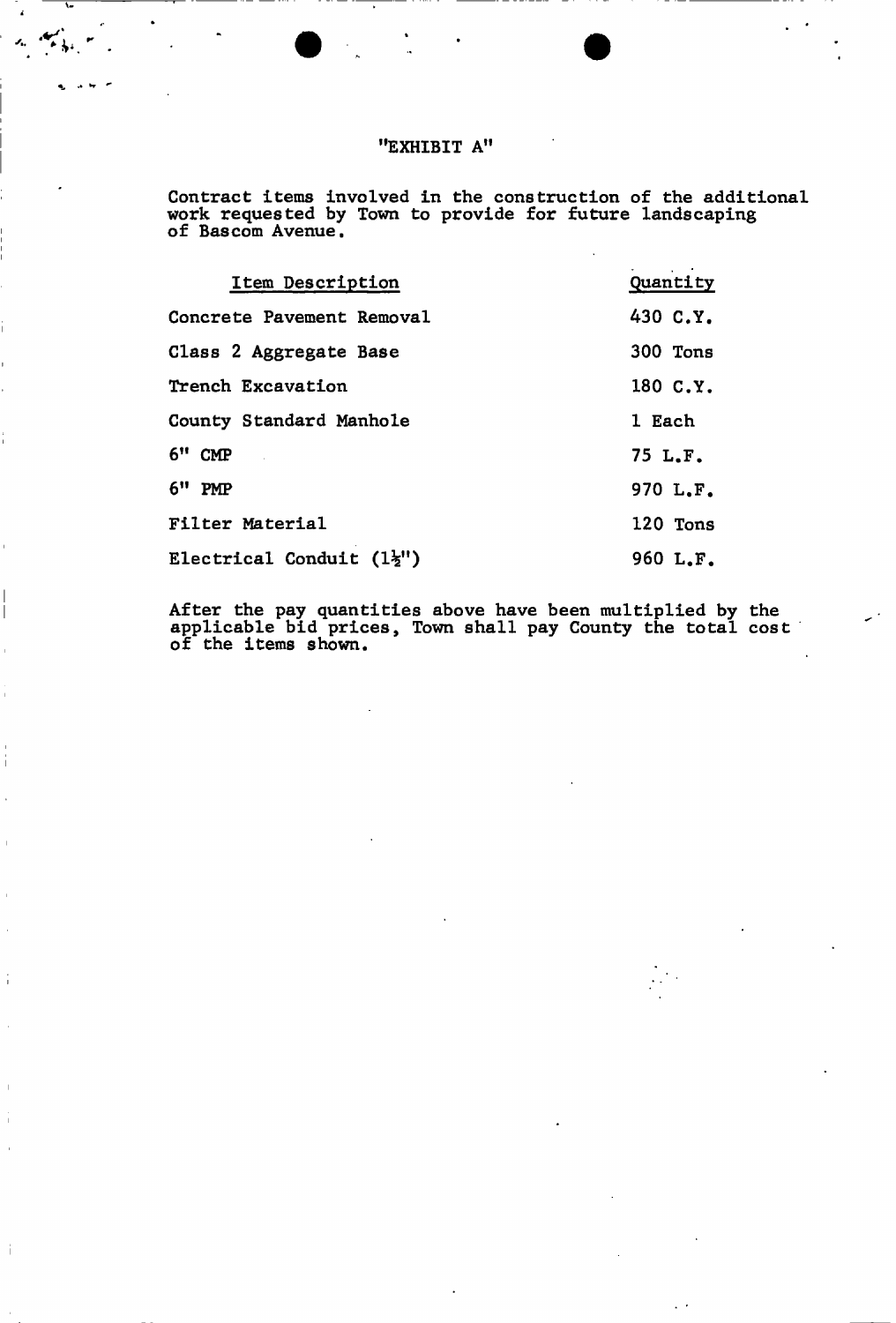## S.D. 1 **count y o f eant® , clar a TRANSMITTAL MEMORANDUM**   $C$  **WORKS** ALIFORT **DATE: March 12, 1968**  FOR: **BOARD OF SUPERVISORS AGENDA OF** March 25 ,19 68 **FROM: STEFFANI, PUBLIC WORKS, DESIGN**  TITLE: AGREEMENT BETWEEN THE COUNTY OF SANTA CLARA AND THE TOWN OF **LOS GATOS FOR PAYMENT OF COSTS OF IMPROVEMENTS TO BASCOM AVENUE BETWEEN A POINT.300 FEET SOUTH OF SHANNON ROAD AND CAMINO DEL SOL DESCRIPTION: The agreement provides for the payment by the Town of Los Gatos for additional work required to provide for future landscaping of South Bascom Avenue at no cost to the County. Approval is recommended.**

**ECS:JYT:nc** 

**Attachments** 

|          |              | <b>AGENDA DATA</b> |  |
|----------|--------------|--------------------|--|
| DATE:    |              |                    |  |
| ITEM NO: |              |                    |  |
|          | BOARD ACTION |                    |  |
|          |              |                    |  |
|          |              |                    |  |
|          |              |                    |  |

**APPROVED:** 

755

**v JAMES T. POTT, COUNTY ENGINEER**